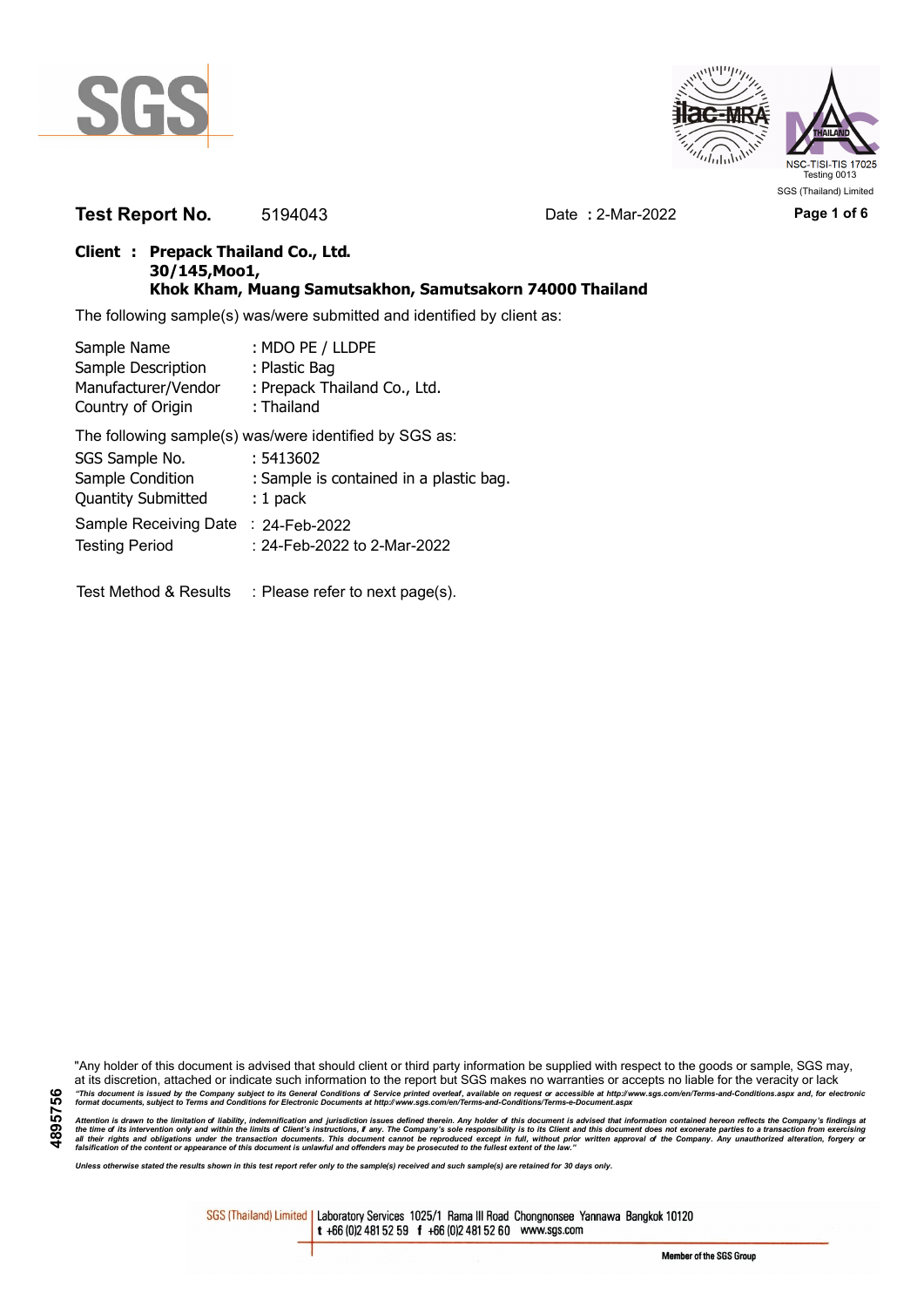



# **Test Report No.** 5194043 Date **:** 2-Mar-2022 **Page 2 of 6**

### **Test Requested & Result Summary**

Test Requested : Please refer to the result summary (Test parameter(s) was/were selected by client).

Result Summary:

| <b>Test Requested</b>                                                                                                                                     | Conclusion  |
|-----------------------------------------------------------------------------------------------------------------------------------------------------------|-------------|
| Notification of the Ministry of Public Health (No.295) B.E. 2548 (2005):<br>Qualities or standard for container made from plastic<br>a) Polyethylene (PE) |             |
|                                                                                                                                                           |             |
| 1. Lead content                                                                                                                                           | <b>PASS</b> |
| 2. Cadmium content                                                                                                                                        | <b>PASS</b> |
| 3. Heavy metal (as lead) in 4% concentrated acetic acid extraction                                                                                        | <b>PASS</b> |
| 4. Quantity of potassium Permanganate Consumed                                                                                                            | <b>PASS</b> |
| 5. Residue after Evaporation Test                                                                                                                         | <b>PASS</b> |
| 6. Migration of color Extraction                                                                                                                          | <b>PASS</b> |

#### Remark:

1.Test results in this report are applicable for the item tested and reflects the tested sample as received. 2.The decision rules based on simple acceptance which the probability of false accept may be as high as 50% in case the results is exactly on the tolerance limit.

### **Signed for and on behalf of SGS (Thailand) Limited**

**Rutchuporn Moungsom Laboratory manager - Hardgood**

"Any holder of this document is advised that should client or third party information be supplied with respect to the goods or sample, SGS may, at its discretion, attached or indicate such information to the report but SGS makes no warranties or accepts no liable for the veracity or lack "This document is issued by the Company subject to its General Conditions of Service printed overleaf, available on request or accessible at http://www.sgs.com/en/Terms-and-Conditions.aspx and, for electronic<br>format docume

Attention is drawn to the limitation of liability, indemnification and jurisdiction issues defined therein. Any holder of this document is advised that information contained hereon reflects the Company's findings at<br>all th

*Unless otherwise stated the results shown in this test report refer only to the sample(s) received and such sample(s) are retained for 30 days only.*

SGS (Thailand) Limited | Laboratory Services 1025/1 Rama III Road Chongnonsee Yannawa Bangkok 10120 t +66 (0)2 481 52 59 f +66 (0)2 481 52 60 www.sgs.com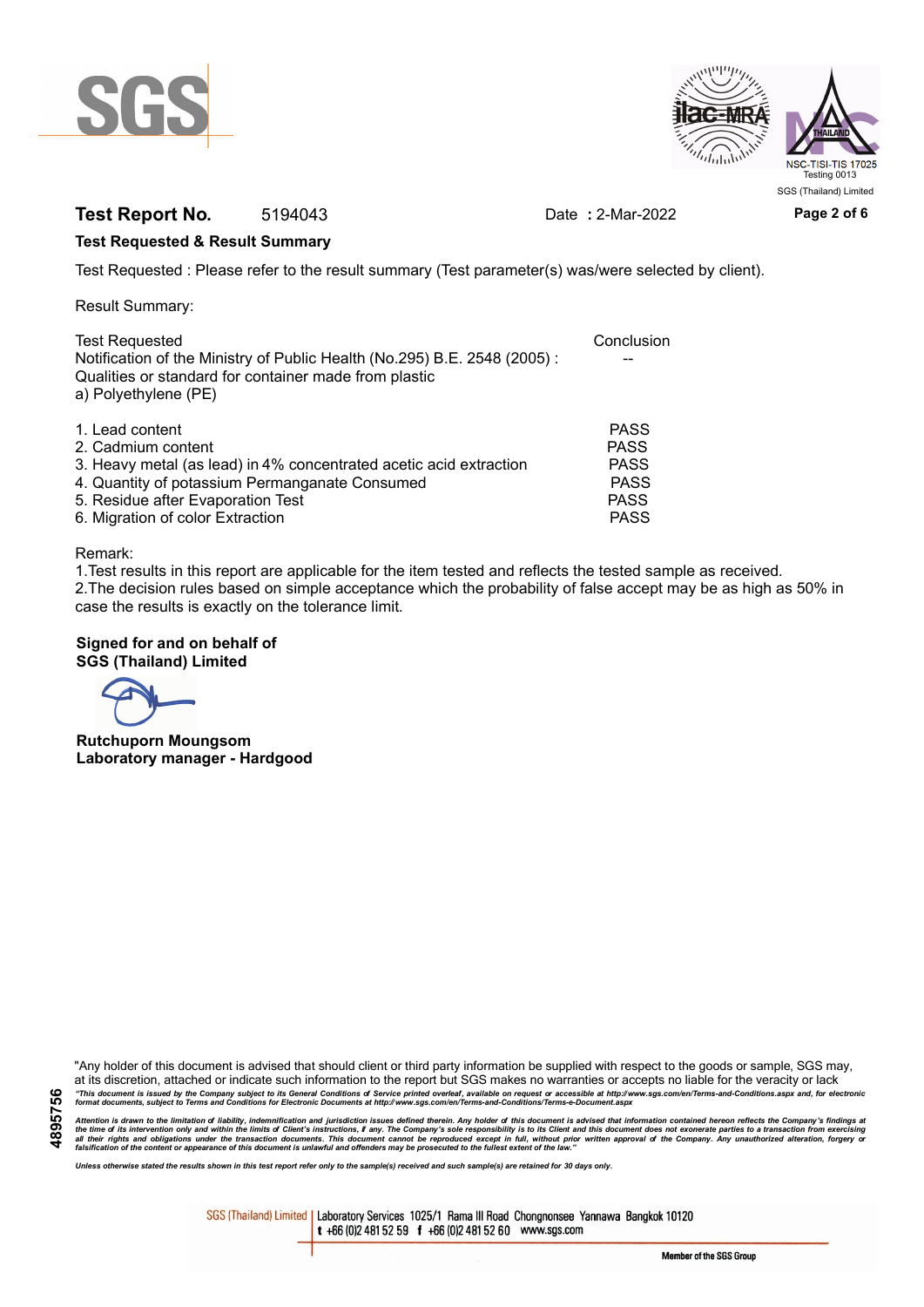



# **Test Report No.** 5194043 Date **:** 2-Mar-2022 **Page 3 of 6**

**TEST RESULTS**

**Notification of the Ministry of Public Health (No.295) B.E. 2548 (2005) : Qualities or standard for container made from plastic.**

#### **a) Polyethylene (PE)**

### **Qualities and standard of plastic**

Method : With reference to TIS 656: 2556. Analysis was performed by ICP-OES.

| <b>Details</b>     | Result (1)<br>(mg/kg) | <b>Limit of Quantitative</b><br>(mg/kg) | <b>Permissible Limit</b><br>(mg/kg) |
|--------------------|-----------------------|-----------------------------------------|-------------------------------------|
| Lead content***    |                       | 2.0                                     | 100                                 |
| Cadmium content*** |                       | 2.0                                     | 100                                 |

Sample Description :

1. Clear plastic bag

Note :

1. mg/kg = miligram per kilogram  $2. <$  = Less than

"Any holder of this document is advised that should client or third party information be supplied with respect to the goods or sample, SGS may, at its discretion, attached or indicate such information to the report but SGS makes no warranties or accepts no liable for the veracity or lack "This document is issued by the Company subject to its General Conditions of Service printed overleaf, available on request or accessible at http://www.sgs.com/en/Terms-and-Conditions.aspx and, for electronic<br>format docume

Attention is drawn to the limitation of liability, indemnification and jurisdiction issues defined therein. Any holder of this document is advised that information contained hereon reflects the Company's findings at<br>all th

*Unless otherwise stated the results shown in this test report refer only to the sample(s) received and such sample(s) are retained for 30 days only.*

SGS (Thailand) Limited | Laboratory Services 1025/1 Rama III Road Chongnonsee Yannawa Bangkok 10120 t +66 (0)2 481 52 59 f +66 (0)2 481 52 60 www.sgs.com

**4895756**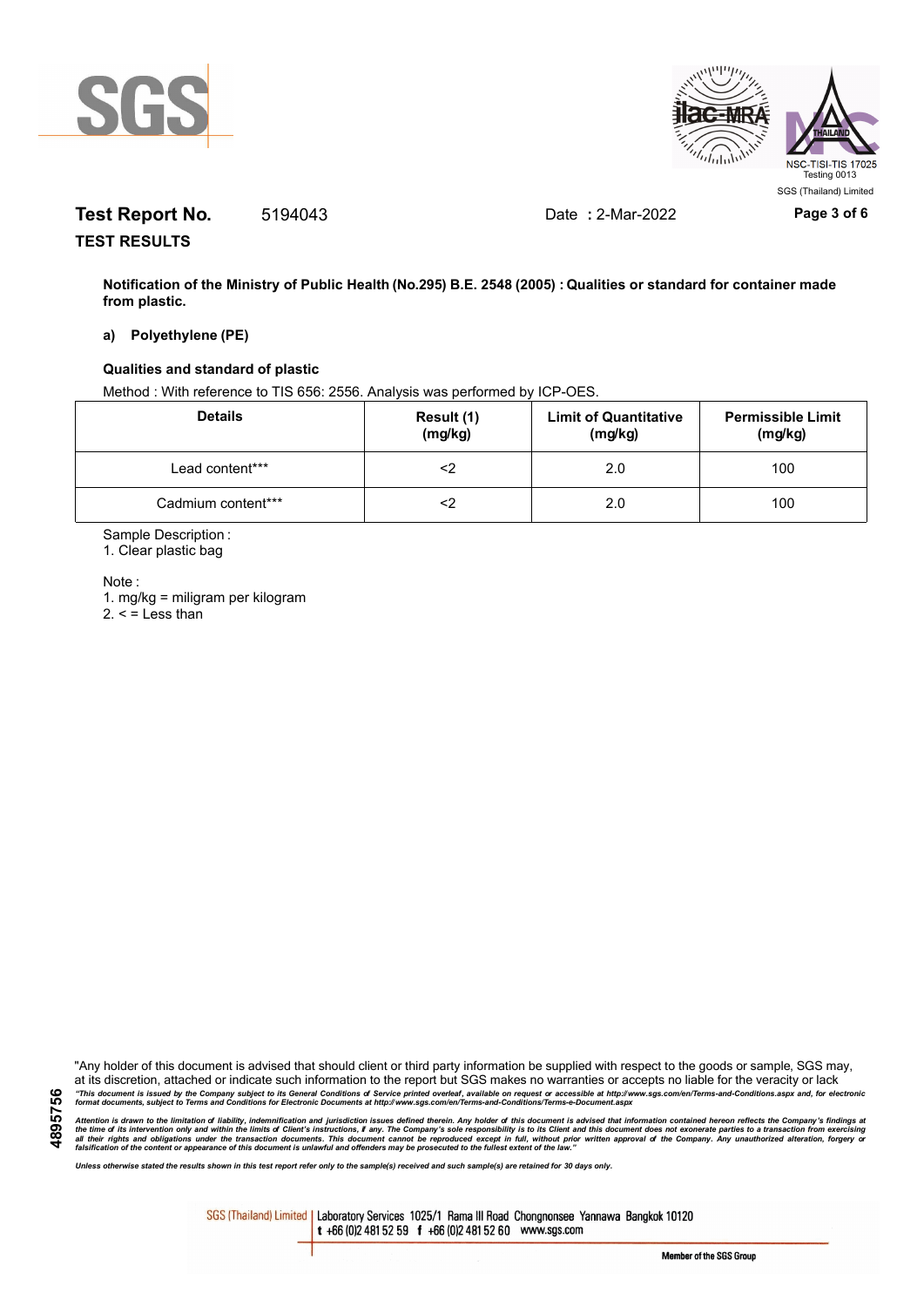



## **Test Report No.** 5194043 Date **:** 2-Mar-2022 **Page 4 of 6**

### **TEST RESULTS**

### **Qualities and standard of dissemination**

Method : With reference to TIS 656: 2556.

| <b>Details</b>                                                                      | Test Condition <sup>^</sup>                | Result (1)<br>(mg/dm3) | <b>Limit of Quantitative</b><br>(mg/dm3) | <b>Permissible Limit</b><br>(mg/dm3) |
|-------------------------------------------------------------------------------------|--------------------------------------------|------------------------|------------------------------------------|--------------------------------------|
| Heavy metal (calculated as lead) in<br>4% concentrated acetic acid<br>extraction*** | 30 minute at<br>95 degree C                | $<$ 1                  |                                          |                                      |
| Potassium permanganate used for<br>reaction in water extraction***                  | 30 minute at<br>95 degree C                | $<$ 1                  | 1.0                                      | 10                                   |
| Residue substances which is<br>evaporate in water***                                | 30 minute at<br>95 degree C                | $3$                    | 3.0                                      | 30                                   |
| Residue substances which is<br>evaporate in 4% concentrated acetic<br>acid***       | 30 minute at<br>95 degree C                | <3                     | 3.0                                      | 30                                   |
| Residue substances which is<br>evaporate in 20% concentrated<br>alcohol***          | 30 minute at<br>95 degree C                | $3$                    | 3.0                                      | 30                                   |
| Residue substances from volatile<br>matters in normal heptane***                    | Room temperature<br>(1 hr. at 25 degree C) | $3$                    | 3.0                                      | 30                                   |

Sample Description :

1. Clear plastic bag with multicolor printed (inside)

Note :

1. mg/dm3 = milligram per cubic decimeter

2. Degree C = degree Celsius

 $3. <$  = Less than

Remark :

1.  $^{\circ}$  = In case of the use at temperature higher than 100 degree Celsius

"Any holder of this document is advised that should client or third party information be supplied with respect to the goods or sample, SGS may, at its discretion, attached or indicate such information to the report but SGS makes no warranties or accepts no liable for the veracity or lack "This document is issued by the Company subject to its General Conditions of Service printed overleaf, available on request or accessible at http://www.sgs.com/en/Terms-and-Conditions.aspx and, for electronic<br>format docume

Attention is drawn to the limitation of liability, indemnification and jurisdiction issues defined therein. Any holder of this document is advised that information contained hereon reflects the Company's findings at<br>all th

*Unless otherwise stated the results shown in this test report refer only to the sample(s) received and such sample(s) are retained for 30 days only.*

SGS (Thailand) Limited | Laboratory Services 1025/1 Rama III Road Chongnonsee Yannawa Bangkok 10120 t +66 (0)2 481 52 59 f +66 (0)2 481 52 60 www.sgs.com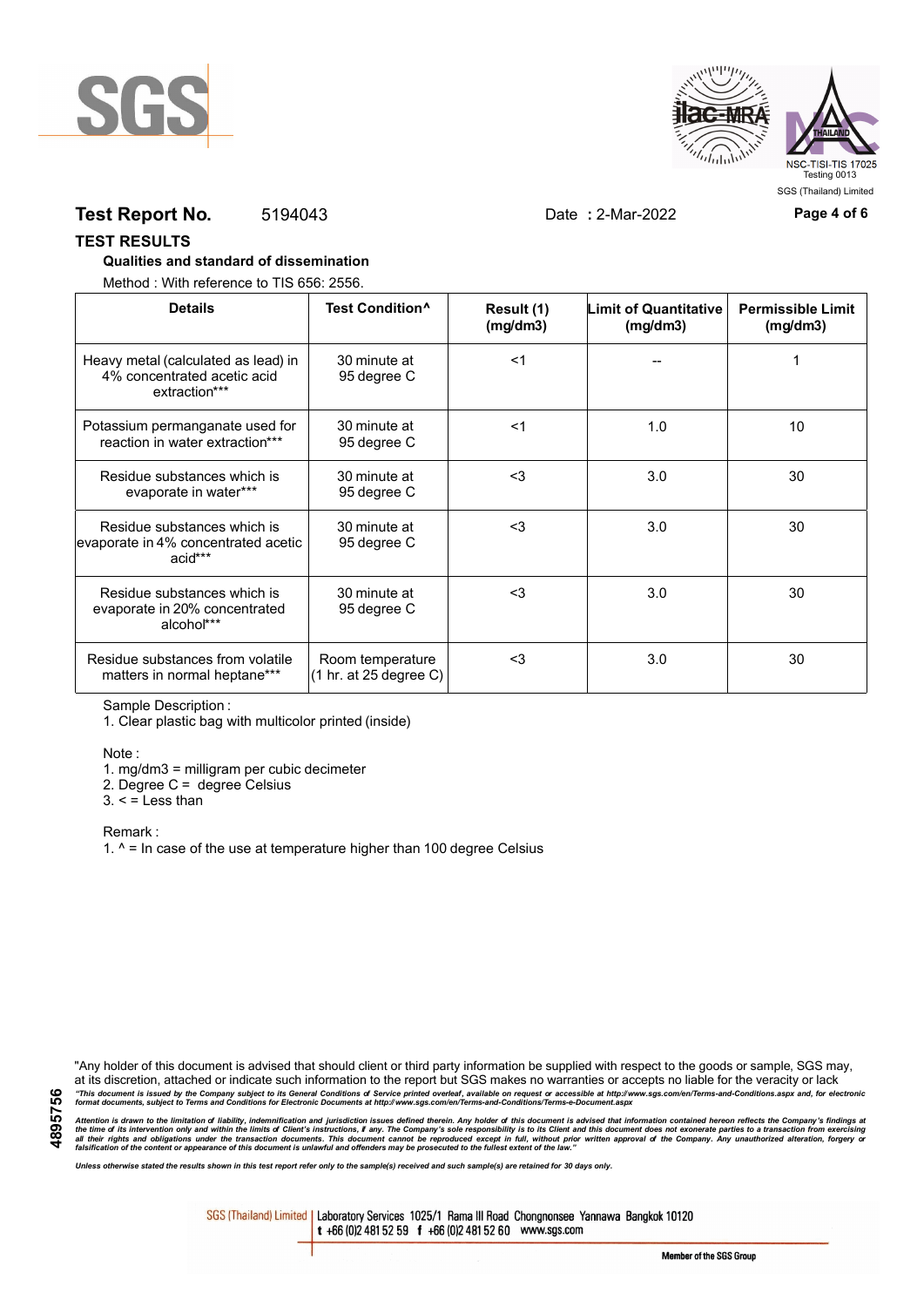



### **Test Report No.** 5194043 Date **:** 2-Mar-2022 **Page 5 of 6**

### **TEST RESULTS**

### **Qualities and standard of dissemination**

Test Method : With reference to TIS 655 -1 : 2553

| <b>Details</b>                         | Test Condition <sup>^</sup> | Result (1)               | <b>Permissible Limit</b> |
|----------------------------------------|-----------------------------|--------------------------|--------------------------|
| Migration of color extract by water*** | 30 minute at<br>95 degree C | Negative<br>(See Note 2) | Negative                 |
| Migration of color extract by          | 30 minute at                | Negative                 | <b>Negative</b>          |
| 4% concentrated acetic acid***         | 95 degree C                 | (See Note 2)             |                          |
| Migration of color extract by          | 30 minute at                | Negative                 | Negative                 |
| 20% concentrated alcohol***            | 60 degree C                 | (See Note 2)             |                          |
| Migration of color extract by          | Room temperature            | <b>Negative</b>          | Negative                 |
| normal heptanes***                     | (1 hr. at 25 degree C)      | (See Note 2)             |                          |

Sample Description :

1. Clear plastic bag with multicolor printed (inside)

Note :

1. Degree C = degree Celsius

2. "Negative" mean it's not presence of color migration/ "Positive" mean it's presence of color migration

Remark :

1.  $^{\circ}$  = In case of the use at temperature higher than 100 degree Celsius

Remark: The test item(s) marked \*\*\* on test report is/are analyzed at SGS (Thailand) Limited, address: 41/16-20 and 41/23 Soi Rama III 59, Rama III road, Chongnonsee, Yannawa, Bangkok.

**4895756**

"Any holder of this document is advised that should client or third party information be supplied with respect to the goods or sample, SGS may, at its discretion, attached or indicate such information to the report but SGS makes no warranties or accepts no liable for the veracity or lack "This document is issued by the Company subject to its General Conditions of Service printed overleaf, available on request or accessible at http://www.sgs.com/en/Terms-and-Conditions.aspx and, for electronic<br>format docume

Attention is drawn to the limitation of liability, indemnification and jurisdiction issues defined therein. Any holder of this document is advised that information contained hereon reflects the Company's findings at<br>all th

*Unless otherwise stated the results shown in this test report refer only to the sample(s) received and such sample(s) are retained for 30 days only.*

SGS (Thailand) Limited | Laboratory Services 1025/1 Rama III Road Chongnonsee Yannawa Bangkok 10120 t +66 (0)2 481 52 59 f +66 (0)2 481 52 60 www.sgs.com